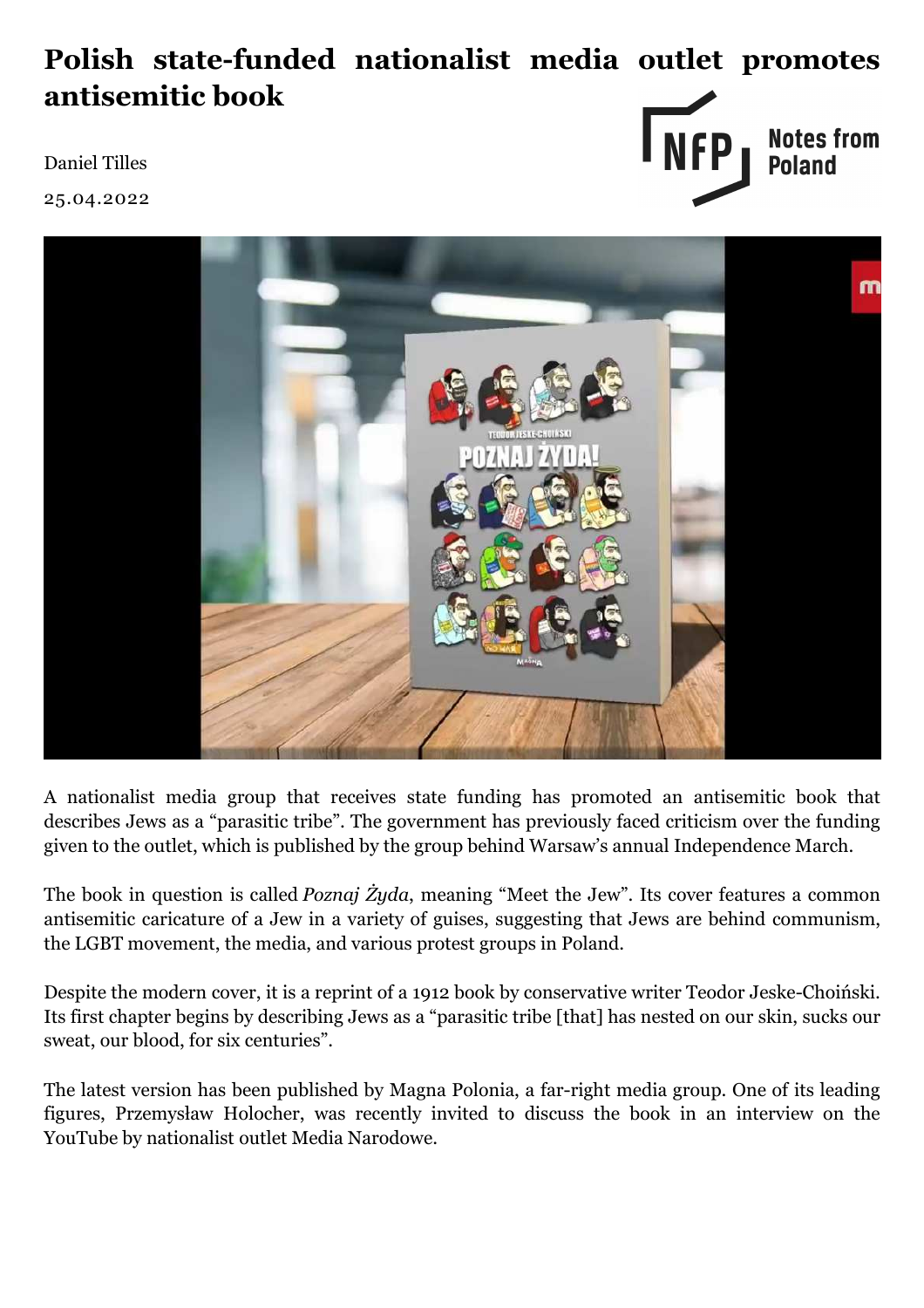

The thumbnail image for Media Narodowe's YouTube video about the book *Poznaj Żyda*.

Media Narodowe is published by the Independence March Association, which organises the annual nationalist march in Warsaw on Independence Day. It was last year awarded a grant of 1.3 million zloty ( $E280,000$ ) from the new "Patriotic Fund" set up by the government and overseen by the culture ministry.

Media Narodowe itself also received a grant from the National Freedom Institute, a body set up by the government in 2017 to support civil society, worth 198,000 zloty over 2021 and 2022.

After news emerged that state grants were being awarded to far-right groups, a group of more than 160 public figures protested to the culture minister, Piotr Gliński, calling on him to "stop financing fascism".

Asked by the *Rzeczpospolita* daily about Media Narodowe promoting an antisemitic book, the culture ministry issued a statement saying that all applications for grants from the Patriotic Fund are assessed by experts according to the relevant criteria.

It noted that those experts can only make assessments based on the content of the applications. The Institute for Legacy of Polish National Thought, which distributes the grants and is overseen by the ministry, told the newspaper that *Poznaj Żyda* is a publicly available work.

Anna Tatar from the Never Again Association, an anti-racism NGO, however, says that republishing a historical text word for word without commentary does nothing more than promote its message. This is "simply an antisemitic publication", she told *Rzeczpospolita*.